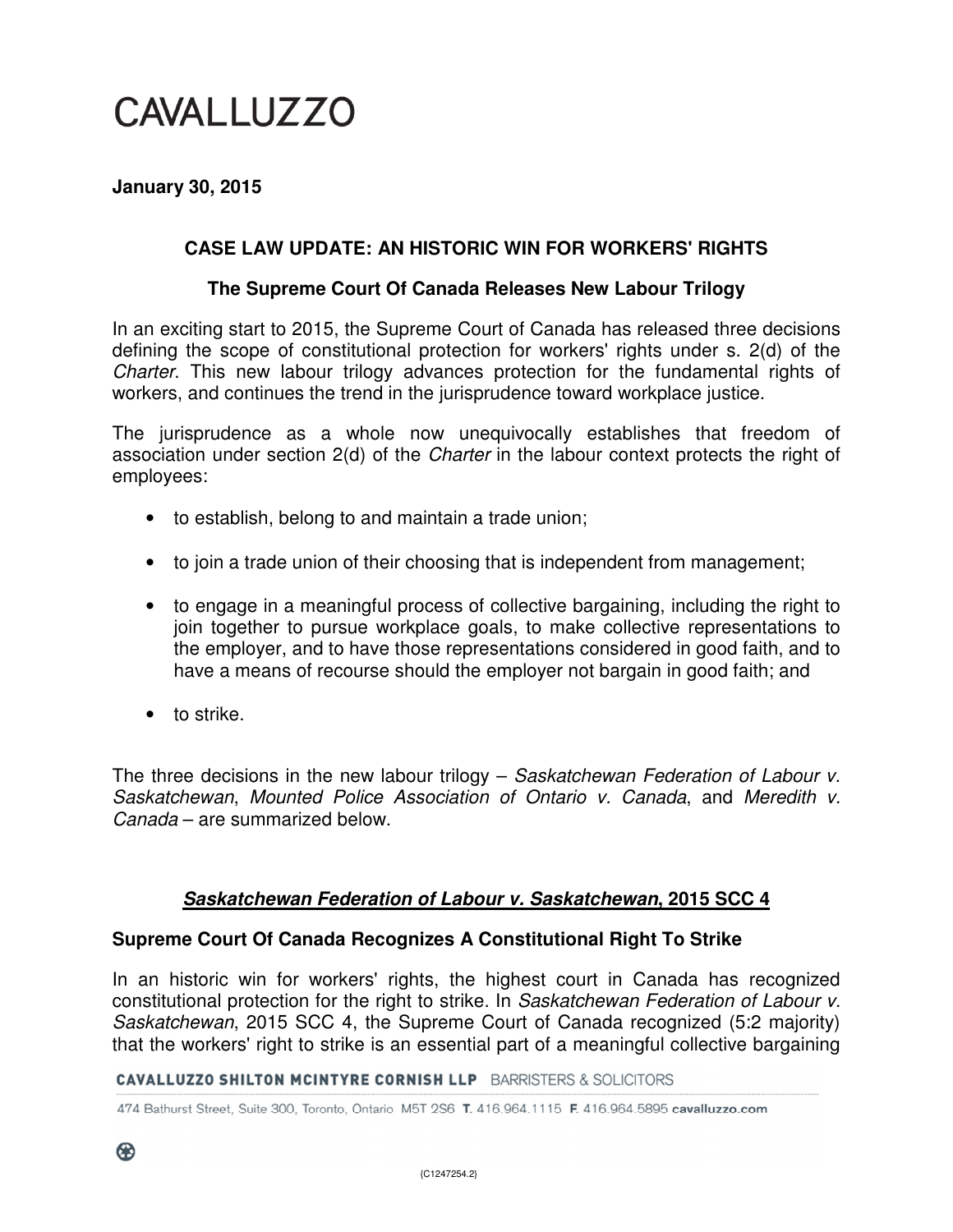process. The Court ruled that "[a]long with their right to associate, speak through a bargaining representative of their choice, and bargain collectively with their employer through that representative, the right of employees to strike is vital to protecting the meaningful process of collective bargaining within s. 2(d)" of the Charter.

# **Right To Strike Advances Charter Values**

Emphasizing that the right to strike is essential to realizing the Charter values of human dignity, equality, liberty, respect for the autonomy of the person and the enhancement of democracy, the Court overturned nearly 30 years of jurisprudence which had denied constitutional protection for the right to strike. The Court for the first time acknowledged the fundamental nature of the freedom of workers to collectively withdraw their labour:

Through a strike, workers come together to participate directly in the process of determining their wages, working conditions and the rules that will govern their working lives ... The ability to strike thereby allows workers, through collective action, to refuse to work under imposed terms and conditions. This collective action at the moment of impasse is an affirmation of the dignity and autonomy of employees in their working lives.

# **Government's Substantial Interference With The Right To Strike In Breach Of Section 2(d)**

According to the Court, government laws or action which substantially interfere with the right to strike infringe s. 2(d) of the Charter, which now guarantees the freedom of workers to collectively withdraw their labour. As noted by the Court, "the suppression of legal strike action will be seen as substantially interfering with meaningful collective bargaining".

In the case at bar, the government enacted essential services legislation which gave public employers the authority to unilaterally designate which public services it considers to be essential, the classifications of employees required to continue to work during a work stoppage, and the names and number of employees in each of the classifications. This resulted in public employers deeming all but a minority of the employees in its bargaining units as performing essential services (even though not all of the services were in fact essential), effectively prohibiting those employees from exercising their right to strike. The Court concluded that the legislation substantially interfered with the employees' right to strike and was therefore in breach of s. 2(d) of the Charter.

# **Government Interference With Right To Strike Not Justified**

The Court found that the government's breach of s. 2(d) of the Charter was not justified under s. 1. While the maintenance of essential public services was found to be an important legislative objective, the legislation itself was not carefully tailored to minimize the impairment of workers' s. 2(d) rights for two reasons.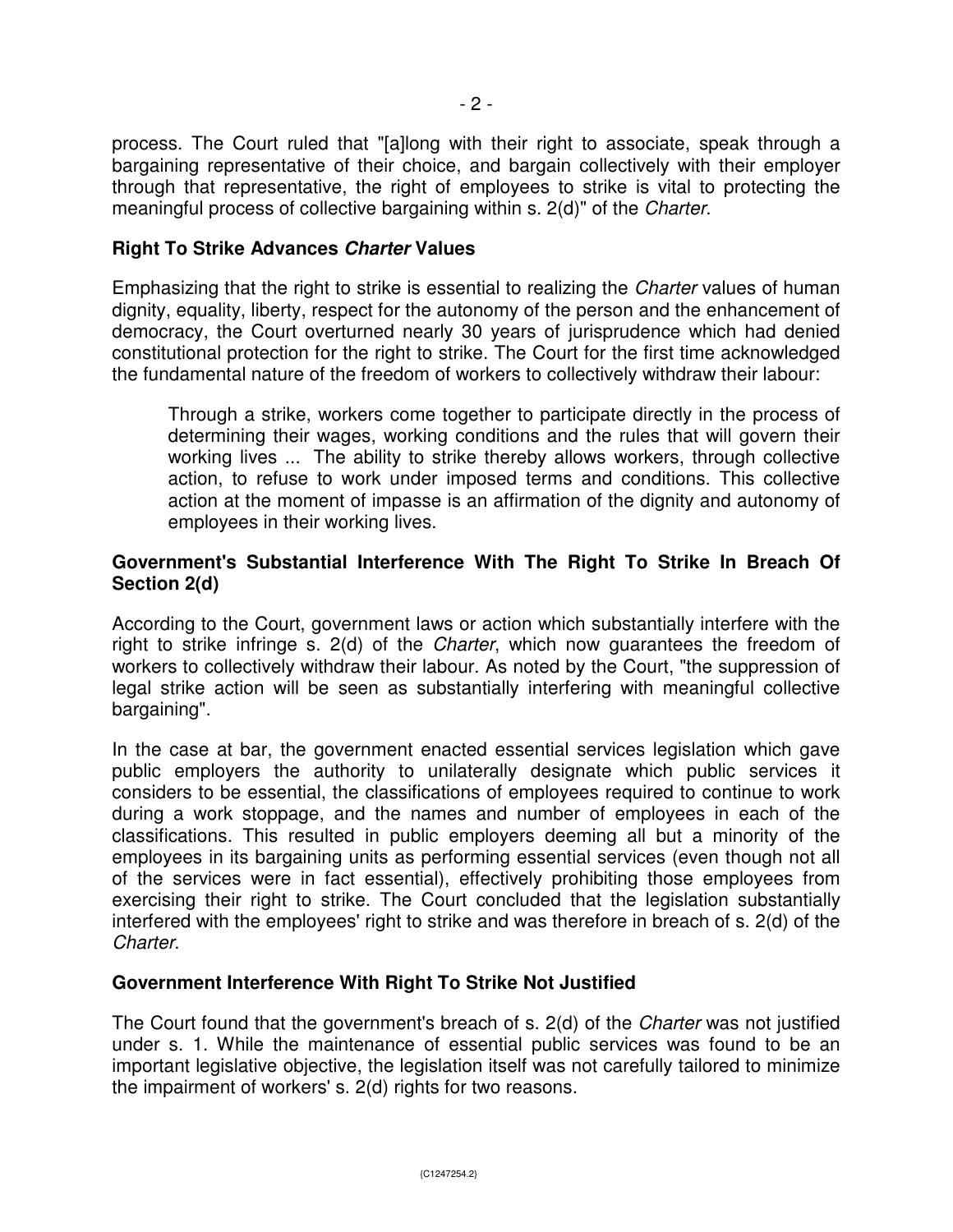First, the legislation did not provide for effective oversight of the employer's essential service designations, in order to ensure that only those services that are truly essential are maintained. Under the impugned legislation, the Saskatchewan Labour Relations Board had limited jurisdiction to review the numbers of employees required to work in a given classification during a strike, and had no authority to review whether any particular service is essential, which classifications involve the delivery of genuinely essential services, or whether specific employees named by the employer to work during the strike have been reasonably selected. The legislation therefore went beyond what was required to ensure the uninterrupted delivery of essential services during a strike.

Second, the Court held that where strike action is substantially limited by the government, it must be replaced by a meaningful dispute resolution mechanism that is commonly used in labour relations. Under the impugned legislation, there was no access to a meaningful alternative mechanism for resolving bargaining impasses, such as arbitration, which further exacerbated the infringement of the employees' Charter rights.

The Court concluded that the legislation was unconstitutional and declared it no force or effect. The Court however suspended its declaration of invalidity for one year.

# **Government Interference With Certification Process Not Unconstitutional**

The Court also considered the constitutionality of separate piece of legislation, Saskatchewan's Trade Union Amendment Act. This legislation introduced stricter requirements for a union to be certified by increasing the required level of written support from 25% to 45% of employees; by reducing the period for receiving written support from the employees from six months to three; and by eliminating the automatic certification previously available when over 50% of the employees had given written support prior to the application. The legislation also removed the Saskatchewan Labour Board's discretion to decide whether a representation vote by secret ballot was needed. Finally, the Act decreased the level of employee support required for decertification.

The Court found that the government's amendments to the process by which unions may obtain (or lose) the status of a bargaining representative do not substantially interfere with the freedom to freely create or join associations protected under s. 2(d) of the Charter. In this regard, the Court was persuaded by the trial judge's findings that when compared to other Canadian labour relations statutory schemes, the amendments did not create an excessively difficult threshold such that the workers' right to associate is substantially interfered with.

Overall, the Saskatchewan Federation of Labour decision is a huge victory for workers' rights and the labour movement as a whole.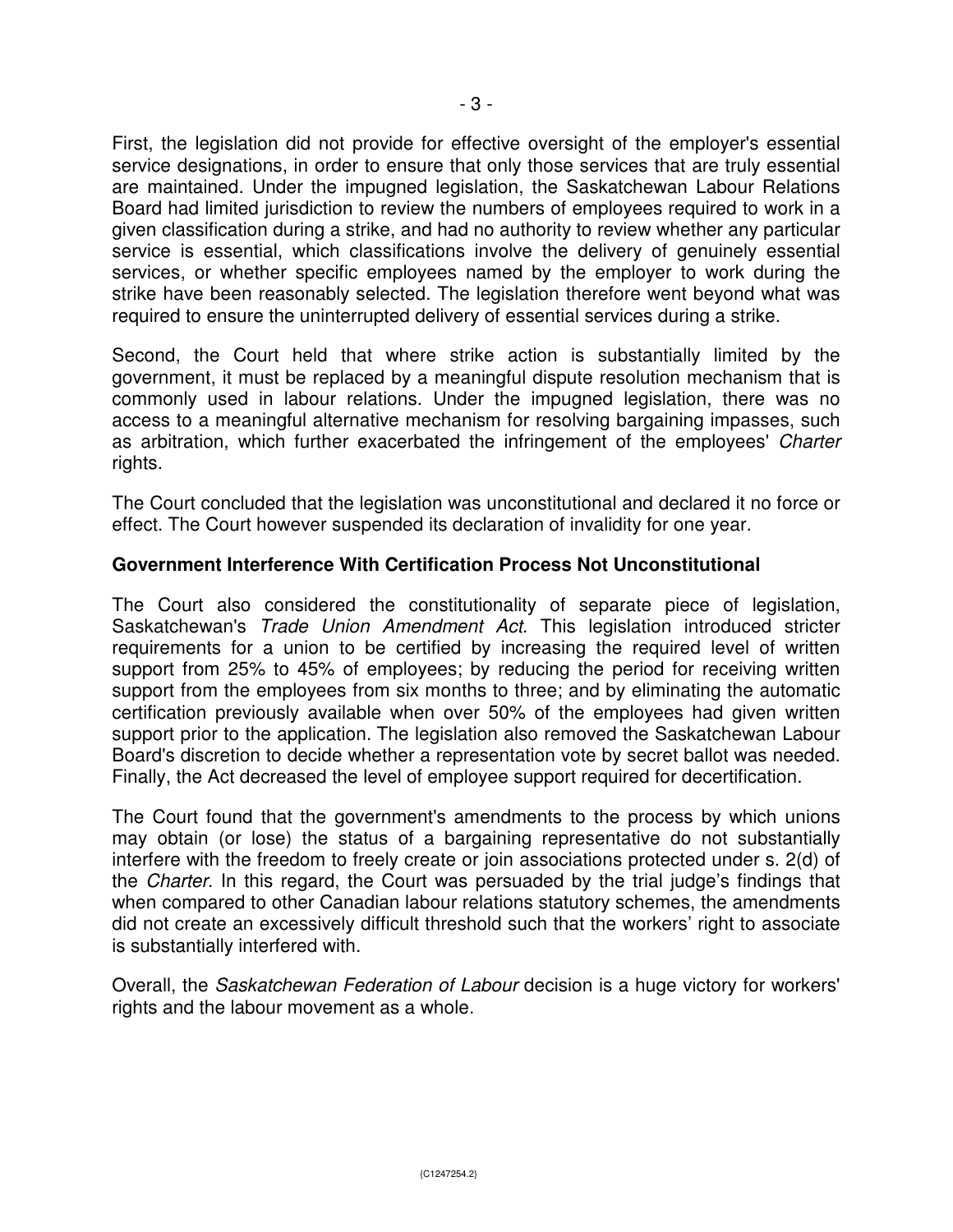# **Mounted Police Association of Ontario v. Canada (A.G.), 2015 SCC 1**

# **Supreme Court Recognizes Constitutional Protection For Employee Choice And Independence**

In a significant victory for workers, the Court ruled (6-1) that members of the RCMP have a constitutional right to be represented by an association of their choosing that is independent from management. In Mounted Police Association of Ontario v. Canada (A.G.), the Court held that s. 2(d) of the Charter protects a meaningful process of collective bargaining that provides employees with a degree of choice and independence sufficient to enable them to determine and pursue their collective interests.

#### **Section 2(d) Protects Collective Bargaining Process That Is Meaningful**

Notably, the Court reaffirmed the generous, purposive and contextual approach to s. 2(d) of the Charter that was first articulated in Dunmore v. Ontario, reinforced in Health Services,<sup>1</sup> and then retrenched in Ontario v. Fraser.<sup>2</sup> The Court reviewed its previous jurisprudence and reaffirmed that s. 2(d) protects three classes of activities: (1) the right to join with others and form associations; (2) the right to join with others in the pursuit of other constitutional rights; and (3) the right to join with others to meet on more equal terms the power and strength of other groups or entities. Viewed purposively, the Court found that s. 2(d) guarantees the right of employees to meaningfully associate in the pursuit of collective workplace goals, including the right to collectively bargain, and that the government cannot enact laws or impose a labour relations process that substantially interfere with those rights.

#### **Court Rejects "Derivative Rights" Theory Of Collective Bargaining And "Effective Impossibility" Test**

Significantly, in addition to reaffirming that s. 2(d) protects collective rights, the Court clarified the right to collective bargaining in two important respects. First, the Court rejected the notion that collective bargaining is merely a derivative right, that lies outside the core of freedom of association under s. 2(d), as had been argued by various governments. Rather, the Court held that collective bargaining is a necessary precondition to the meaningful exercise of the constitutional guarantee of freedom of association. The Court emphasized that, while the right does not guarantee a particular bargaining outcome or access to a particular model of labour relations, s. 2(d) does guarantee a meaningful process of collective bargaining.

 <sup>1</sup> Dunmore v. Ontario (Attorney General), 2001 SCC 94; and Health Services and Support — Facilities Subsector Bargaining Assn. v. British Columbia, 2007 SCC 27.

 $2$  Ontario (Attorney General) v. Fraser, 2011 SCC 20.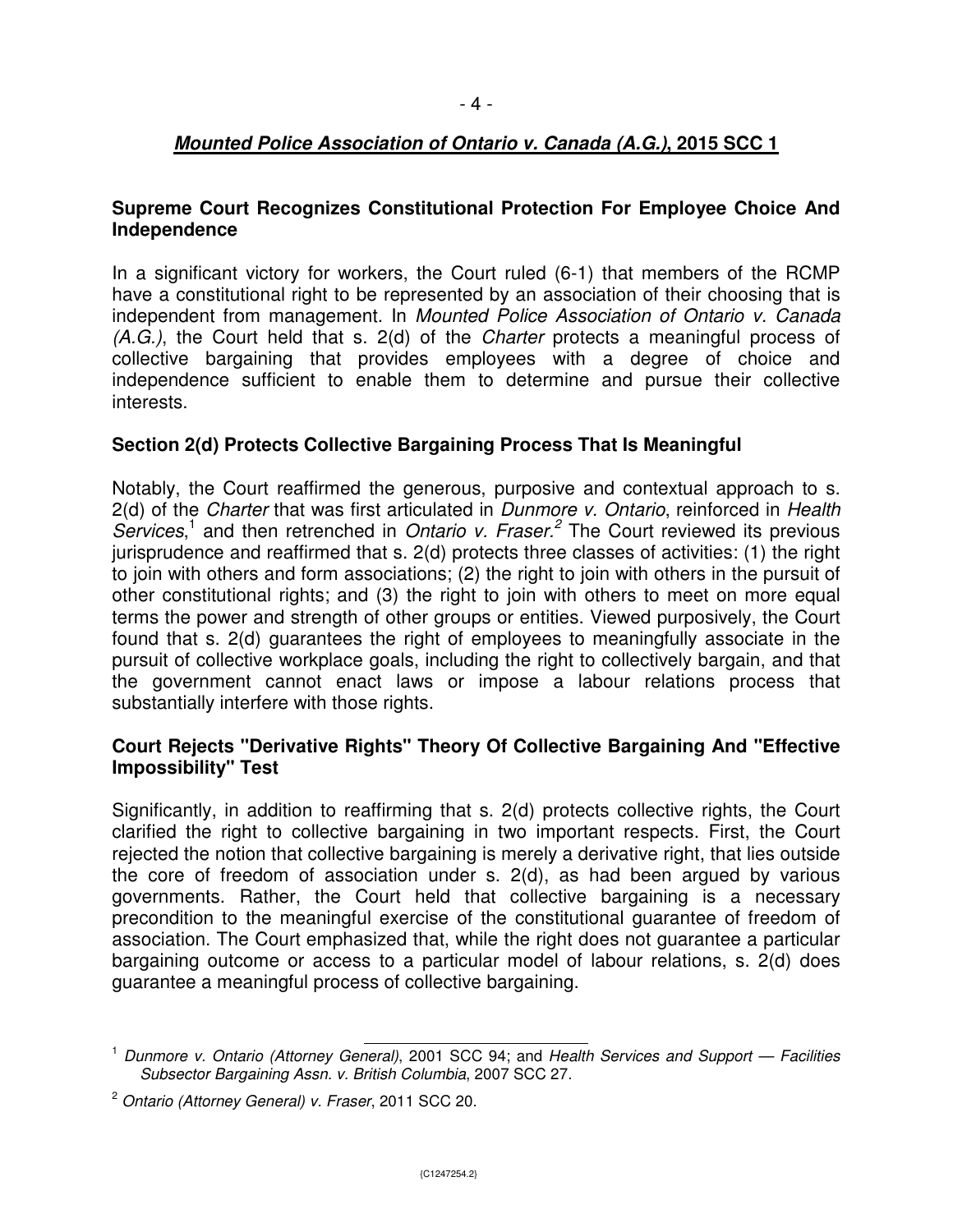Second, the Court rejected the "effective impossibility" test advanced by governments since *Fraser*. Under that test, collective bargaining is protected only if state action makes it effectively impossible to associate with respect to workplace matters. The Court reaffirmed that the threshold for finding an infringement of freedom of association is substantial interference. Where state action substantially interferes with the right of employees to associate in the meaningful pursuit of collective workplace goals, it will infringe s. 2(d) of the Charter.

# **Constitutional Requirements For Employee Choice And Independence Under Section 2(d)**

According to the Court, a meaningful process of collective bargaining is a process that provides employees with a degree of choice and independence sufficient to enable them to determine their collective interests and meaningfully pursue them. The Court noted that employee choice and independence are not absolute. First, the degree of choice required by the Charter for collective bargaining purposes is one that enables employees to have effective input into the selection of the collective goals to be advanced by their association. Second, the degree of independence required by the Charter is one that ensures that the activities of the association are aligned with the interests of its members.

The Court emphasized that the constitutional "requirements of choice and independence can be respected by a variety of labour relations models, as long as such models allow collective bargaining to be pursued in a meaningful way." What is required to permit meaningful collective bargaining varies with the industry culture and workplace, and as a result, the ultimate question to be determined is whether the measures disrupt the balance power between employees and employer that s. 2(d) seeks to achieve, so as to substantially interfere with a meaningful collective bargaining process.

# **RCMP Labour Relations Regime Violates Principles Of Choice And Independence**

In applying these principles to the case at bar, the Court held that the impugned regime substantially interfered with the right of RCMP members to associate for the purpose of addressing workplace goals through a meaningful process of collective bargaining, free of employer control.

Under the federal labour relations regime for RCMP members, employees are not permitted to unionize or engage in collective bargaining and are excluded from the labour relations scheme governing the federal public service, namely the Public Service Labour Relations Act ("PSLRA"). Instead, members of the RCMP are subject to a nonunionized labour relations scheme in which they are not able to represent themselves on issues of wages and working conditions through a freely chosen association that is independent from management. The only form of employee representation recognized by management (and imposed on RCMP members by legislation) is a Staff Relations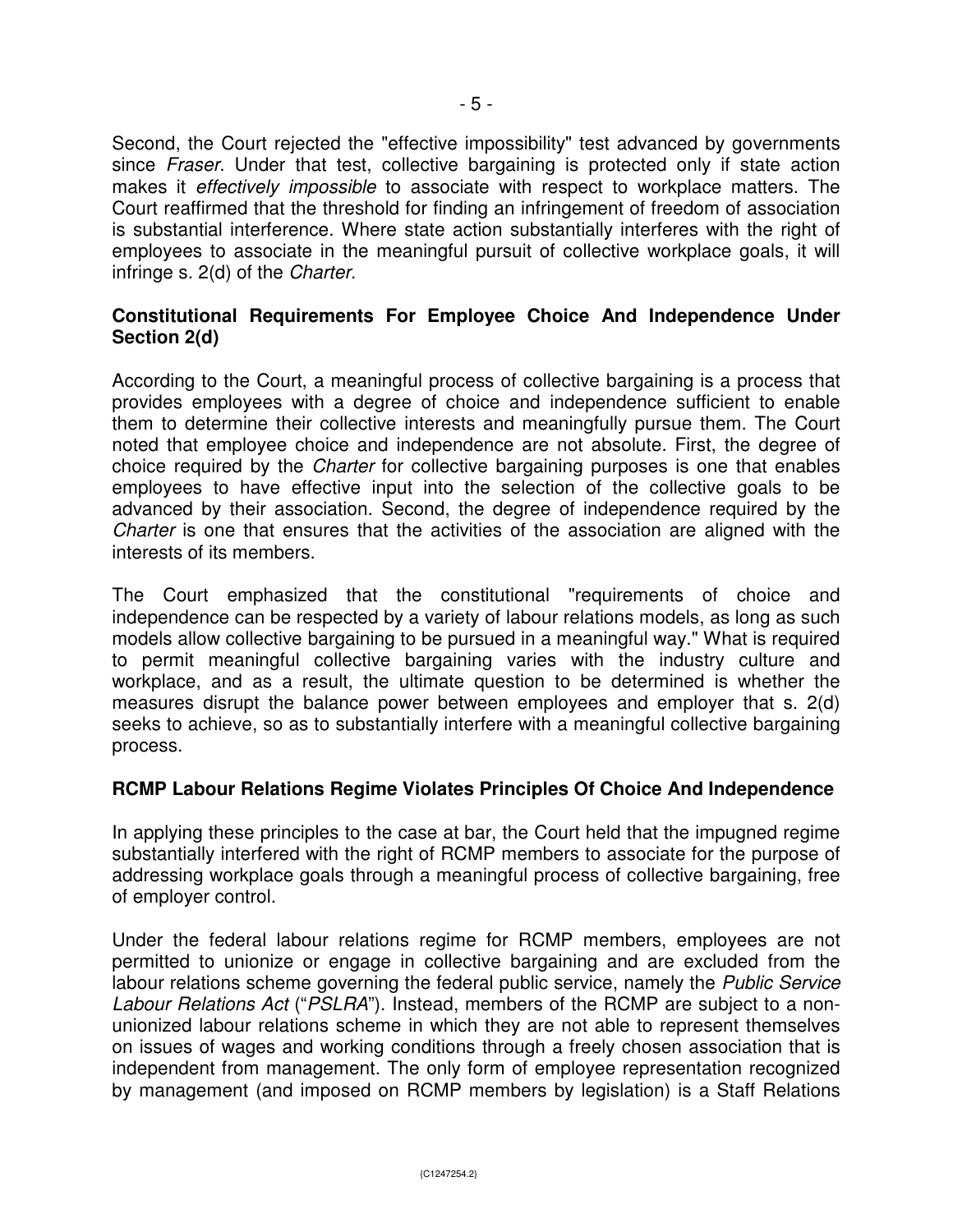Representative Program ("SRRP") which "consults" on labour relations matters (excluding wages). While there is some elected employee representation on the SRRP, the body is not independent of management and the final word on workplace issues rests with management.

The Court found that under the impugned regime RCMP members were represented by an organization they did not choose or control, and that lacked independence from management. In short, the impugned regime imposed on RCMP members a scheme that did not permit them to choose their own association and to identify and advance their workplace concerns free from management's influence.

The Court concluded that the impugned regime is inconsistent with s. 2(d) of the Charter, and fails to respect RCMP members' freedom of association in both its purpose and its effects. The Court further found that the exclusion of RCMP members from the application of the PSLRA infringed the rights of RCMP members to associate under s. 2(d) of the Charter. The Court held that the very purpose of the exclusion was to deny RCMP members the exercise of their freedom of association and that this impermissibly breached their constitutional rights.

# **Government Infringement Of Section 2(d) Not Justified**

Furthermore, the Court found that the impugned regime was not justified under section 1 of the Charter. The Court held, that while the government's objective of maintaining an independent and objective police force constitutes a pressing and substantial objective, the infringing measures were not rationally connected to their objective because (1) it was not apparent how the exclusion of RCMP members from a statutorily protected collective bargaining process ensures the neutrality, stability or even reliability of the Force and (2) it was not established that permitting meaningful collective bargaining for RCMP members would disrupt the stability of the police force or affect the public's perception of its neutrality. The Court also determined that denying RCMP members any meaningful process of collective bargaining was more restrictive than necessary to maintain the Force's neutrality, stability and reliability, and that because there was no material difference between the RCMP and other police forces across Canada (all of which have collective agreements), it was clear that total exclusion of RCMP members from meaningful collective bargaining was not minimally impairing. The Court accordingly declared the offending provisions of no force or effect, suspending the declaration for a period of twelve months.

# **Meredith v. Canada (Attorney General), 2015 SCC 2**

# **Supreme Court Rules Wage Restraint Legislation Does Not Violate Section 2(d)**

A 6-1 majority of the Supreme Court of Canada held that federal wage restraint did not breach s. 2(d) of the Charter. The Court released its decision in Meredith concurrently with the Mounted Police Association of Ontario v. Canada (Attorney General), 2015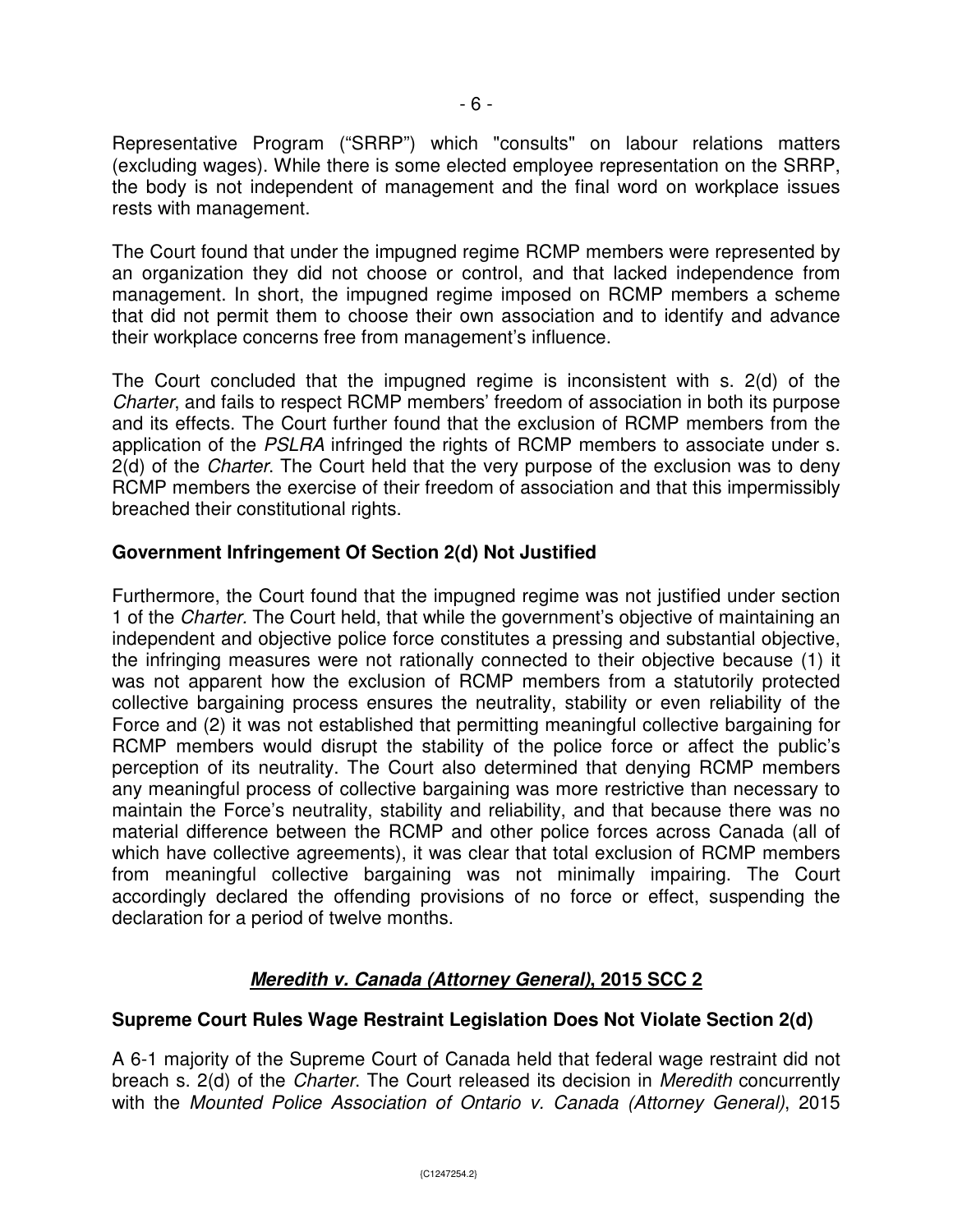SCC 1 ("MPAO"). In the latter case, the Court ruled that the RCMP's labour relations regime was unconstitutional. The Court in *Meredith* found that the same labour relations regime which led to the scheduled wage increases and which was found to be constitutionally deficient in MPAO nevertheless constituted associational activity that attracts Charter protection.

#### **Factual Background**

At issue in Meredith was whether federal wage restraint legislation violated RCMP members' freedom of association under s. 2(d) of the Charter. In 2009, in the midst of an economic crisis, the federal government enacted the Expenditure Restraint Act ("ERA") which legislated caps on wage increases across the federal public sector for several years. Upon coming into effect, the ERA rolled back scheduled wage increases for RCMP members that had been previously agreed to by the Treasury Board following an extensive consultation process. RCMP members challenged the law on the basis that it violated their constitutional right to collective bargaining, as recognized by the Supreme Court of Canada in Health Services, 2007 SCC 27.

Specifically, the ERA imposed salary increases across the federal public sector of 1.5% in each of 2008, 2009 and 2010. $3$  This had the effect of rolling back the RCMP's wage increases of between 2% and 3.5% that had been previously agreed to by the Treasury Board. Unlike most other bargaining units in the federal public sector, the *ERA* contained an exception for RCMP members which permitted the payment of certain allowances in addition to the legislated wage increases. Notably, RCMP members were able to obtain increases in allowances following the enactment of the ERA, including an increase in service pay from 1% to 1.5% for every five years of service and an extension of the allowance to certain civilian members.

#### **Wage Restraint Legislation Did Not Substantially Interfere With RCMP "Bargaining" Process**

In a relatively brief analysis, the Court ruled that the ERA did not substantially interfere with the RCMP members' right to free collective bargaining for the following reasons. First, the level at which the *ERA* capped wage increases for RCMP members was consistent with the going rate reached in agreements concluded with bargaining agents inside and outside of the core public administration and therefore reflected an outcome consistent with the actual bargaining processes. $4$  Second, the rollbacks applied for a limited three-year period. Finally, the ERA did not preclude consultation on other compensation-related issues and indeed permitted the negotiation of additional allowances for RCMP members. While the Court noted that actual outcomes of bargaining are not determinative of a s. 2(d) analysis, as freedom of association

<sup>&</sup>lt;sup>3</sup> For those bargaining units in the public sector that had not completed bargaining for 2006 and 2007, the ERA imposed wage increases of 2.5% and 2.3% respectively for these years.

 $4$  The Court did not address the fact that the *ERA* imposed the exact same wage caps on bargaining units across the federal public sector, both inside and outside the core public administration.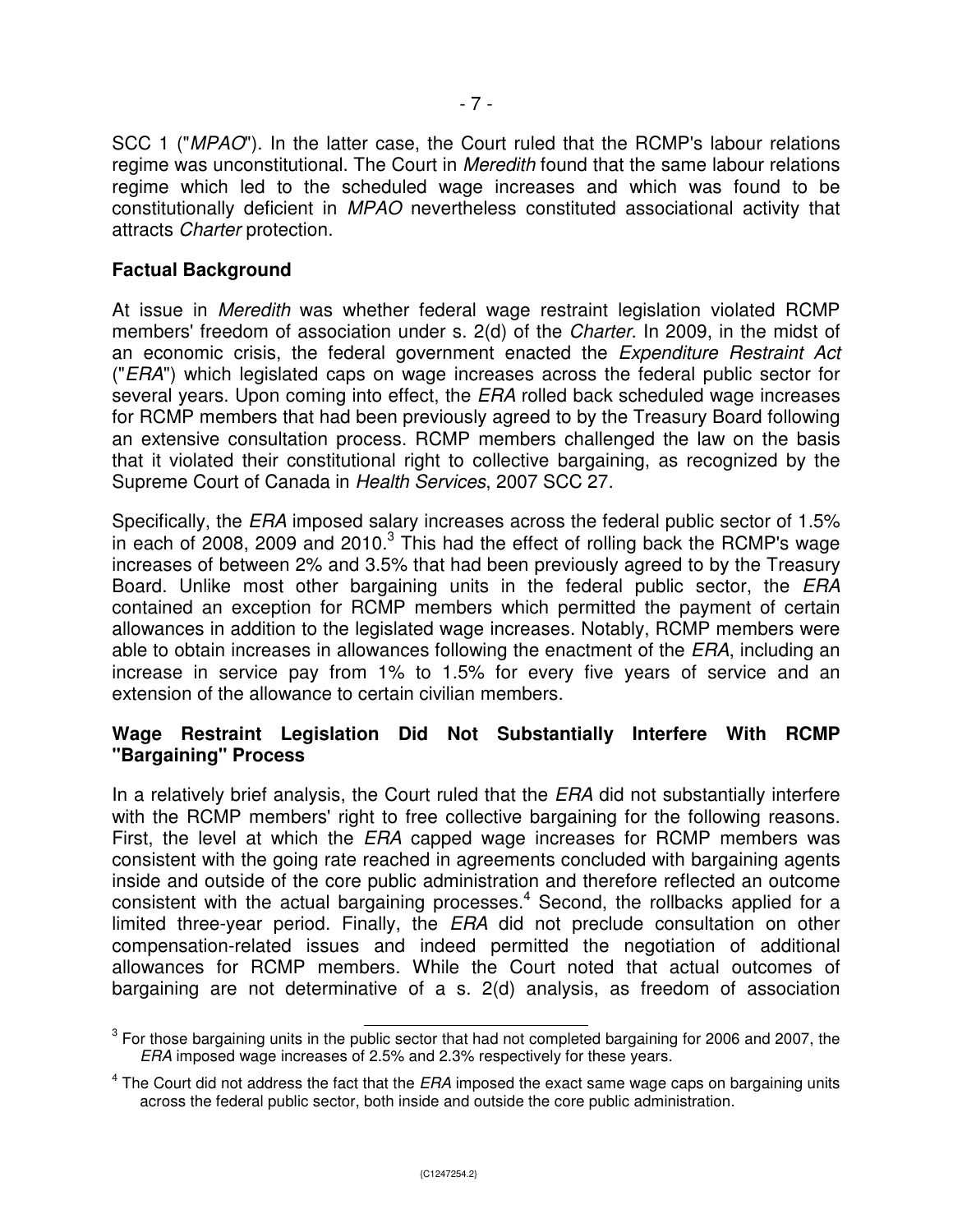protects a right to a meaningful process and does not guarantee a particular bargaining result, the Court nevertheless found that the evidence of the outcomes achieved by the RCMP supported a conclusion that the enactment of the *ERA* had a minor impact on their associational activity. The Court concluded that the "ERA and the government's course of conduct cannot be said to have substantially impaired the collective pursuit of the workplace goals of RCMP members."

# **Justice Abella Dissents**

In dissent, Justice Abella found that the government's unilateral decision to roll back agreed upon RCMP wage increases through the ERA substantially interfered with s. 2(d) of the *Charter*. In contrast to the majority, Abella J. emphasized the following factors: (1) the agreed to wage increases were the result of an extensive consultation process between the RCMP and the government; (2) ensuring fair wages is among the key purposes of collective bargaining; and (3) RCMP members did not have a meaningful opportunity to make representations about the extent and impact of the rollbacks before they were imposed. Abella J. concluded that the ERA had the effect of nullifying the right to a meaningful consultation process and amounted to substantial interference with the bargaining process.

# **Commentary**

The Court's analysis in *Meredith* turns on the specific facts of the case, including the idiosyncratic (and constitutionally deficient) RCMP labour relations regime and the specific exception carved out in the ERA for RCMP allowances. The Meredith case essentially amounts to a finding by the Court that the government action did not substantially interfere with the limited "consultation" process that the RCMPs had. The decision nevertheless suggests that it may be difficult for trade unions to challenge wage restraint legislation under s. 2(d) of the Charter, particularly where the wage restraint legislation is time-limited, imposes a wage increase that is not unreasonable, permits free negotiation of other important workplace issues, and involves government consultation prior to its enactment.

\*\*\*

Paul Cavalluzzo and Adrienne Telford represented the Canadian Union of Postal Workers and the International Association of Machinists and Aerospace Workers before the Supreme Court of Canada in the Saskatchewan Federation of Labour appeal. They also assisted in the coordination and litigation strategy of the labour-side parties and interveners in the Mounted Police Association of Ontario appeal before the Supreme Court of Canada.

# **CAVALLUZZO SHILTON MCINTYRE CORNISH LLP**